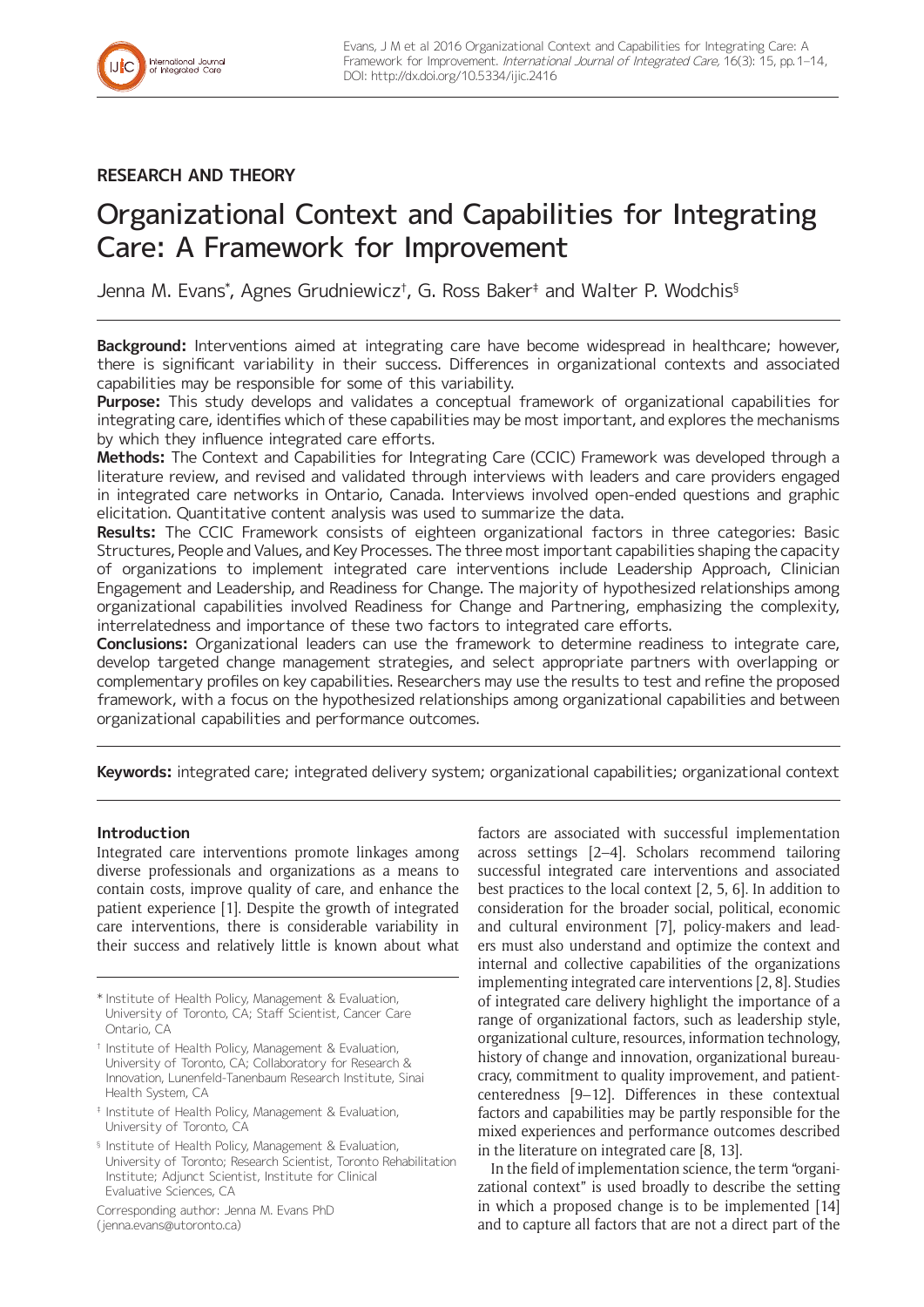intervention [15]. We frame contextual factors within organizations as "organizational capabilities" in order to convey that these factors are not static features of organizations, but rather dynamic elements subject to growth and decline. We define "organizational capabilities" as the capacity of an organization, or group of organizations, to perform coordinated sets of tasks that support integrated care delivery [16]. Many organizational capabilities, such as governance, leadership, information technology, and partnering are widely recognized as influencing the success or failure of integrated care interventions [11, 17–19], but the current knowledge base lacks specificity about when and how these factors matter across diverse settings [2, 3]. This gap in knowledge is attributable to the limited description and measurement of organizational capabilities in empirical studies on integrated care. Many studies that evaluate integrated care interventions only describe the involved organizations in a few sentences, if at all, [e.g., 20–22] or only incorporate easy to measure variables such as the organizations' age, size and staff mix [23–25]). Some integrated care studies use qualitative case study methods to provide more detailed assessments of organizational capabilities [e.g., 26, 27], but the organizational capabilities examined vary and there is no common framework.

Both quantitative and qualitative studies of integrated care tend to focus on information technology, inter-professional teamwork, and partnerships, and exclude other key organizational factors such as resources, leadership approach, and internal readiness for change [e.g., 28, 29]. Factors such as information technology, inter-professional teamwork and partnerships straddle the boundary between organizational capabilities and the intervention itself. In other words, they reflect the *functionality* of integrated care interventions and the *extent* to which care is integrated. This focus on understanding and measuring progress towards integrated care delivery, as opposed to the underlying organizational capabilities and conditions, is common in the empirical literature on integrated care. However, ongoing challenges to integrating care [e.g., 11, 27, 30] and expert opinion regarding the importance of adapting integrated care interventions to the local organizational and environmental context [5, 6] highlight the potential value of this paper's focus on understanding and optimizing organizational capabilities for integrating care. Without understanding the organizational capabilities that support integrated care, researchers can face challenges in generalizing findings and best practices across settings, and leaders and care providers can encounter unanticipated barriers to achieving integrated care.

The aim of this study was to develop and validate a comprehensive conceptual framework of organizational capabilities for integrating care, and to explore the mechanisms by which they influence integrated care efforts. Specific objectives of the study were to:

1. Identify and describe organizational and interorganizational capabilities which influence the implementation, management and sustainability of integrated care interventions;

- 2. Propose a conceptual framework to collate and organize these factors, and to capture their highlevel relationships; and
- 3. Validate the framework and prioritize the most important organizational capabilities based on the experiences of key informants involved in integrating care.

#### **Key Concepts and Literature**

Few precise definitions of organizational context are evident in the literature. Management scholars describe context as "situational opportunities and constraints" [31] and "organizational characteristics" [32] that exist in the environment surrounding the individual, usually at a higher level of analysis [33]. Johns [31] identifies three dimensions of organizational context: (1) physical context (e.g., built environment), (2) social context (e.g., interaction, information sharing), and (3) task context (e.g., autonomy, resources).

We frame contextual factors within organizations as "organizational capabilities" in order to convey that these factors are not static features of organizations, but rather dynamic elements subject to growth and decline. Organizational capabilities constitute an organization's *capacity* to perform coordinated sets of tasks [16]. This study focuses on organizational capabilities for integrating care, which refer to the capacity of an organization, or group of organizations, to perform coordinated sets of tasks that support integrated care delivery [16]. This definition encompasses both the internal capabilities of individual organizations as well as the collective inter-organizational capabilities needed to leverage and combine knowledge and resources from multiple organizations in the delivery of integrated care. Organizational capabilities for integrating care derive from the knowledge and skills of the people in the organization as well as organizational structures, processes, and norms supporting (explicitly or implicitly) integrated care [34]. These capabilities enable repeated and reliable performance of an activity, such as integrated care delivery, and develop over time through experience [16].

For most healthcare organizations, integrated care delivery involves multi-level changes to organizational structures, operational activities, and external relationships [1]. This raises the question of how organizational capacity to integrate care (to which organizational capabilities contribute) differs from organizational readiness for the changes involved in integrating care. In his seminal work building a theory of organizational readiness for change, Weiner [35] stresses the importance of defining readiness for change in psychological and social terms, rather than structural terms. In other words, organizational readiness for change focuses on individual and collective attitudes, beliefs and intentions regarding a change, while organizational capacity to implement change refers to the organizational structures and resources needed to implement and sustain change [35, 36].

The Resource-Based Theory of the Firm views heterogeneity in resources and capabilities across organizations as an explanatory factor for heterogeneity in performance [13].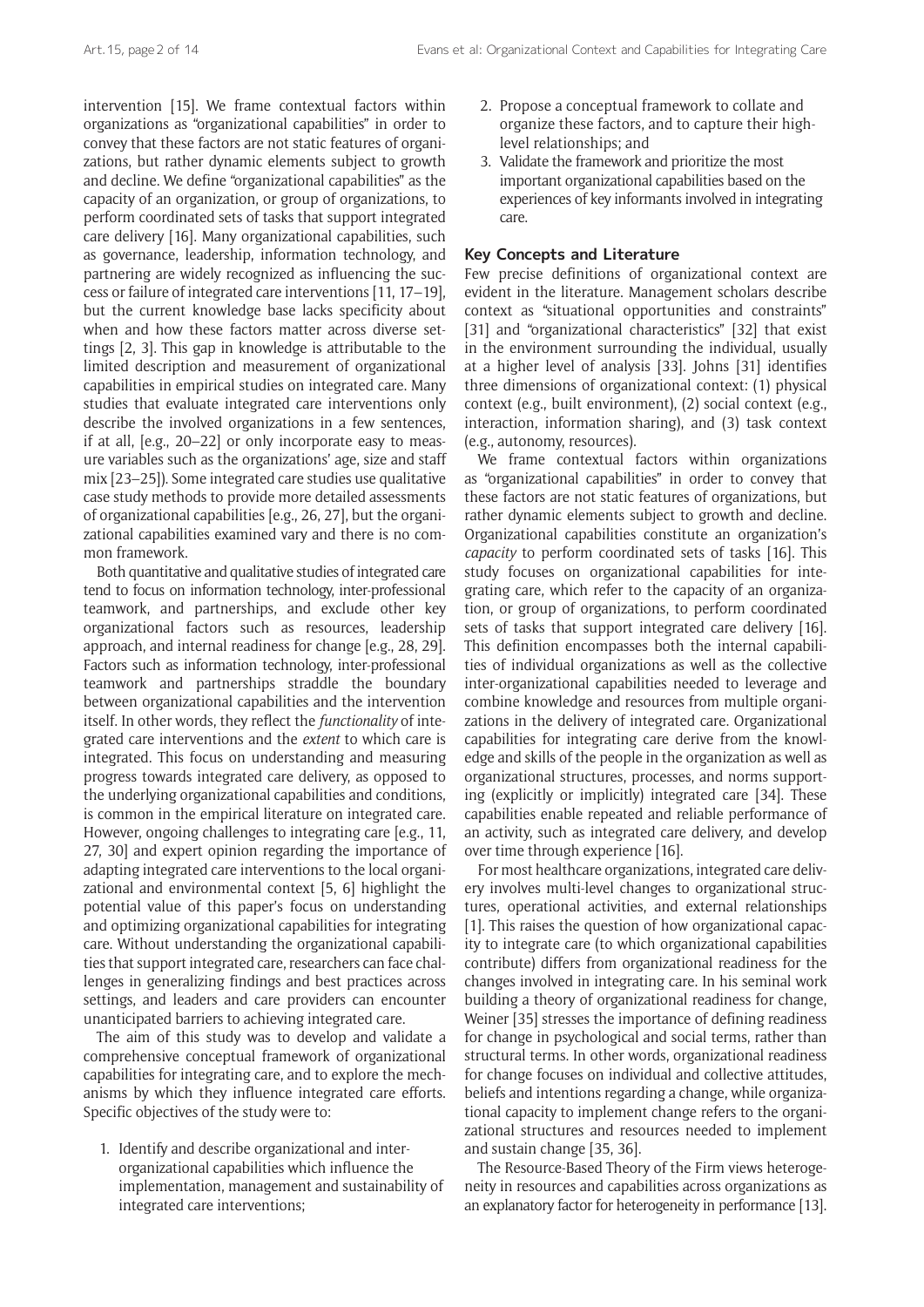Organizations achieve superior performance through resources and capabilities that are valuable, rare, not easily imitated, and/or not substitutable [13, 34]. In general, resources are tradable and not unique to the organization, while capabilities are specific to and embedded in the organization and not transferable [13, 34]. As such, superior performance is most often achieved through an organization's capabilities [37].

Our definition of organizational capabilities for integrating care encompasses both structural (tangible) and psycho-social (intangible) features of organizations, consistent with Johns' [31] tripartite framework of organizational context. The framework we developed thus includes a range of organizational characteristics, including organizational structures, resources, psychological states, social values, and key processes that support integrated care delivery.

#### **Methods**

A two-stage approach, consisting of a literature review and semi-structured interviews, was used to develop the CCIC Framework. The first stage of the study involved reviewing the literature to identify and collate organizational capabilities that support the implementation and delivery of integrated care. Included papers were identified through a previous review of the literature on health systems integration ( $n = 114$  papers) [38]. The review by Evans et al. [38] was selected because, when compared to other recently published reviews of the integrated care literature, it was broader and more inclusive, resulting in a higher number of included papers. This review of the health sciences literature indexed in PubMed and EMBASE between 1985 and 2013 was focused on integration at the systems level, encompassing multiple sectors, organizations and professionals involved in the delivery of healthcare services. Papers focused exclusively on integrating specific programs or services (e.g., mental health), and those reporting on integrating care for a specific population group (e.g., children) were excluded. To supplement this review and identify more recent publications, we conducted a search using the same databases and search terms for papers published after 2013. All relevant papers were included, regardless of methods or methodological quality. Based on our definition of organizational capabilities, we extracted organizational characteristics and activities identified as important from included papers and grouped them together under preliminary categories. The development of the framework was an iterative process, which continued as the review of papers progressed, resulting in minor changes to organization and wording.

Although the CCIC Framework is rooted in the academic literature on integrated care and supported by theory and evidence from multiple disciplines, the extent to which the framework reflects the views and lived experiences of healthcare stakeholders engaged in integrating care was unclear. To validate the framework and help prioritize important factors in practice, semi-structured interviews were conducted with organizational leaders and care providers involved in an integrated care initiative known as

"Health Links" in Ontario, Canada. The Health Links are a provincial initiative launched by the Ontario Ministry of Health and Long-Term Care in December 2012 with the aim of integrating care for high needs, high cost patients through voluntary partnerships among health and social services organizations [39]. Organizations interested in partnering to form a Health Link submitted readiness assessments and business plans to the Ministry for approval and received limited development funding. To encourage local innovation, the Ministry adopted a flexible approach to defining and implementing Health Links [39, 40]. As such, the Health Links vary widely in terms of their target patient population(s), types of partners, scope of services, and integrated care strategies. Health Links are accountable to regional governing bodies known as Local Health Integration Networks (LHINs); there are fourteen LHINs in the province.

Health Link networks were purposefully sampled to maximize variation in geographic location, implementation stage, and lead organization (each network is led or co-led by a hospital, primary care group, or communitybased organization). To identify key informants to participate in the study, we contacted each Health Link's LHIN for a list of participating organizational leaders and care providers. We invited all leaders and providers suggested by each LHIN to participate in the study. A snowball sampling method was subsequently used to identify additional participants. Multiple participants per organization and Health Link network were invited to participate.

The interviews were divided into two sections. In the first section, we asked participants to describe their general experiences to date with the Health Links initiative. We probed on issues such as successes and challenges, and the factors that contributed to them. We looked for information on internal issues within the organization that may be shaping the performance of the network. We also looked for issues or challenges that are shared across partners. In the second section of the interview, we used a method called 'graphic elicitation' [41] where we showed the participants a simplified version of the CCIC Framework and documented their reactions and suggestions. We also asked them to select the factors they considered to be the most important to implementation success and overall performance. Interviews were conducted by JME and AG in person with participants based in the Greater Toronto Area (GTA), and over the phone for those outside of the GTA. The interviews were audio recorded and transcribed verbatim. All interviews took place between October 2014 and February 2015. The study received ethics approval from the Office of Research Ethics at the University of Toronto (protocol reference #29787).

We coded the transcripts deductively based on the CCIC Framework using NVivo software. Codes were also generated inductively for organizational capabilities mentioned by participants and not already reflected in the CCIC Framework. We used quantitative content analysis to identify the frequency with which each factor in the CCIC Framework was mentioned by participants in each section of the interview. We used thematic groups of text as the unit of analysis; as such, several consecutive sentences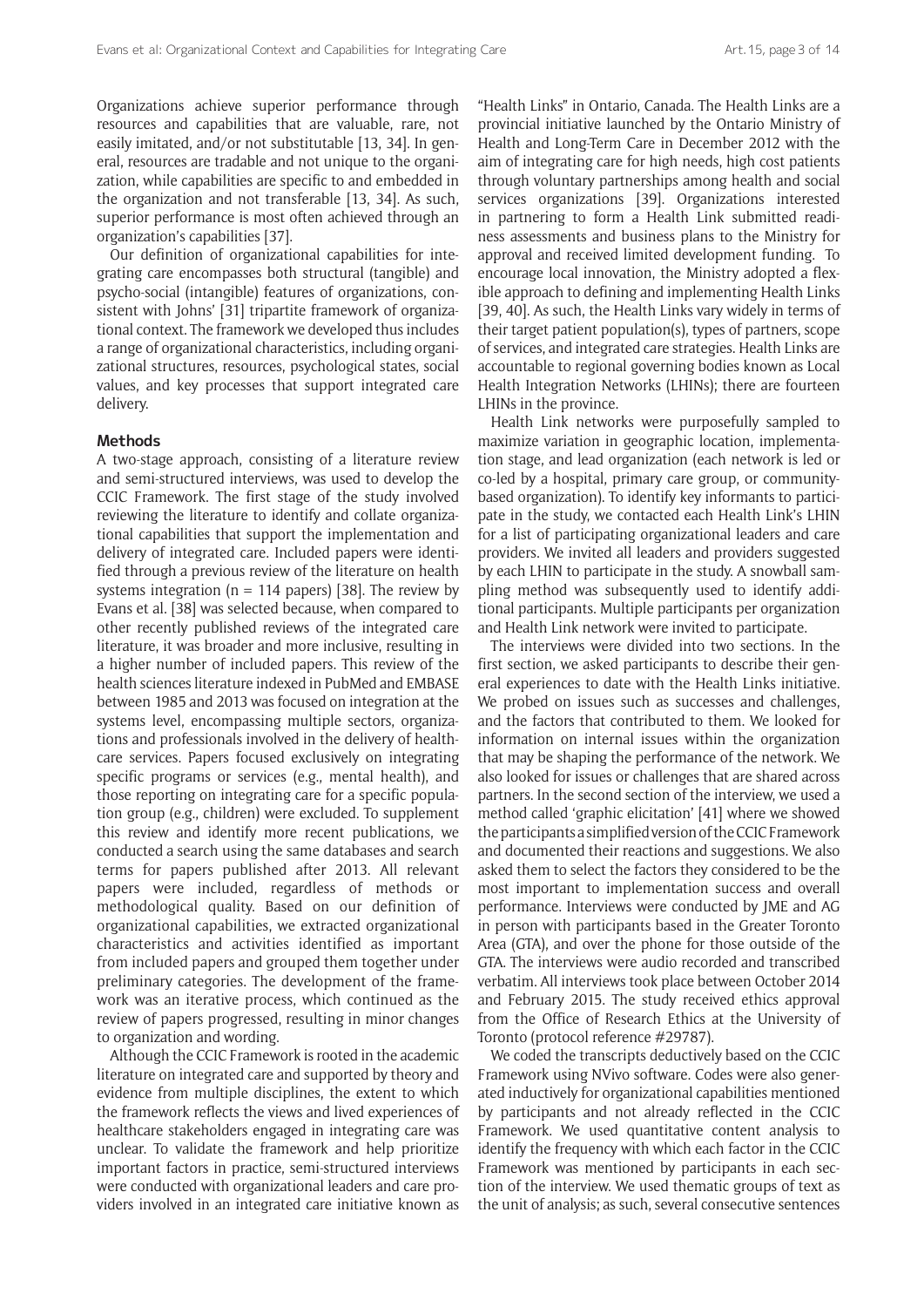focused on one factor were counted once. We coded text under a factor in the CCIC framework if it aligned with our definition of that factor. Participants did not have to use the terms in the CCIC Framework. For example, we mapped a description of "organizational glue" to the factor "organizational culture", a description of "rapid cycle testing" to the factor "quality improvement", and a description of "organizations working together" to the factor "partnership". We also documented instances where participants made explicit connections between factors, or described relationships among factors, to identify recurrent patterns across multiple interviews. To ensure consistency, all coding was conducted by JME. AG reviewed coding for the first 30% of the transcripts (7/23); disagreements were resolved by discussion and consensus, and the coding guidelines were updated accordingly, before the remaining transcripts were coded.

## **Findings**

# **Literature Review**

Through a synthesis of the extracted data, we identified 17 organizational capabilities that may shape collaborative activities aimed at integrating care. Using these results, we developed a preliminary version of the CCIC Framework with six capabilities categorized under "Basic Structures and Design" (Physical Structures, Human and Material Resources, Organizational Design, Governance, Accountability, and Information Technology), four capabilities categorized under "Leadership and Strategy" (Leadership Approach, Clinician Engagement and Leadership, Strategic Focus on Improvement, and Performance Measurement), three capabilities categorized under "Social and

Psychological Context" (Readiness for Change, Organizational Culture, and Work Environment), and four capabilities categorized under "Processes" (Partnering, Teamwork, Delivering Care, and Improving Quality). Expected performance outcomes of integrated care interventions were included in the framework, such as quality of care and patient health status. In addition to these distal outcomes, we included organizational and network capacity to integrate care as a proximal outcome influenced by organizational context and capabilities.

#### **Semi-Structured Interviews**

We emailed 36 invitations for interviews and emailed a follow-up to non-respondents. Participants were welcome to invite colleagues that were also involved in their Health Link network to the interview. A total of 23 interviews were conducted with 29 individuals, 14 from primary care practices or centers (48%), 10 from hospitals (35%) and five from community-based organizations (17%). Over half of participants were administrative leaders and managers (62%), and the remaining were care providers (38%). Participants represented 38 of 54 active Health Link networks (70%) and 13 of 14 LHINs (93%).

**Table 1** outlines the frequency with which each factor in the CCIC Framework was mentioned in the semistructured discussion portion of the interview, and the frequency with which each factor was ranked "most important" in the graphic elicitation portion of the interview. All 17 organizational capabilities in the CCIC Framework were mentioned by participants directly or indirectly during the first half of the interviews (before the framework was

| <b>Semi-Structured Discussion (frequency)</b> | <b>Graphic Elicitation Ranking (frequency)</b> |  |
|-----------------------------------------------|------------------------------------------------|--|
| Partnering (116)                              | Clinician Engagement & Leadership (16)         |  |
| Resources (103)                               | Patient-Centeredness & Engagement (12)         |  |
| Readiness for Change (78)                     | Leadership Approach (11)                       |  |
| Clinician Engagement & Leadership (70)        | Readiness for Change (9)                       |  |
| Delivering Care (56)                          | Information Technology (9)                     |  |
| Leadership Approach (51)                      | Organizational/Network Culture (9)             |  |
| Patient-Centeredness & Engagement (31)        | Resources (8)                                  |  |
| Commitment to Learning (30)                   | Delivering Care (8)                            |  |
| Information Technology (29)                   | Governance (7)                                 |  |
| Measuring Performance (27)                    | Partnering (4)                                 |  |
| Governance (26)                               | Improving Quality (9)                          |  |
| Physical Features (19)                        | Measuring Performance (27)                     |  |
| Accountability (18)                           | Commitment to Learning (2)                     |  |
| Organizational/Network Design (16)            | Accountability (2)                             |  |
| Organizational/Network Culture (15)           | Physical Features (1)                          |  |
| Improving Quality (9)                         | Organizational/Network Design (0)              |  |
| Work Environment (6)                          | Work Environment (0)                           |  |

**Table 1:** Organizational Contextual Factors and Capabilities That Most Influence the Implementation and Delivery of Integrated Care: Results of Key Informant Interviews ( $n = 29$ ).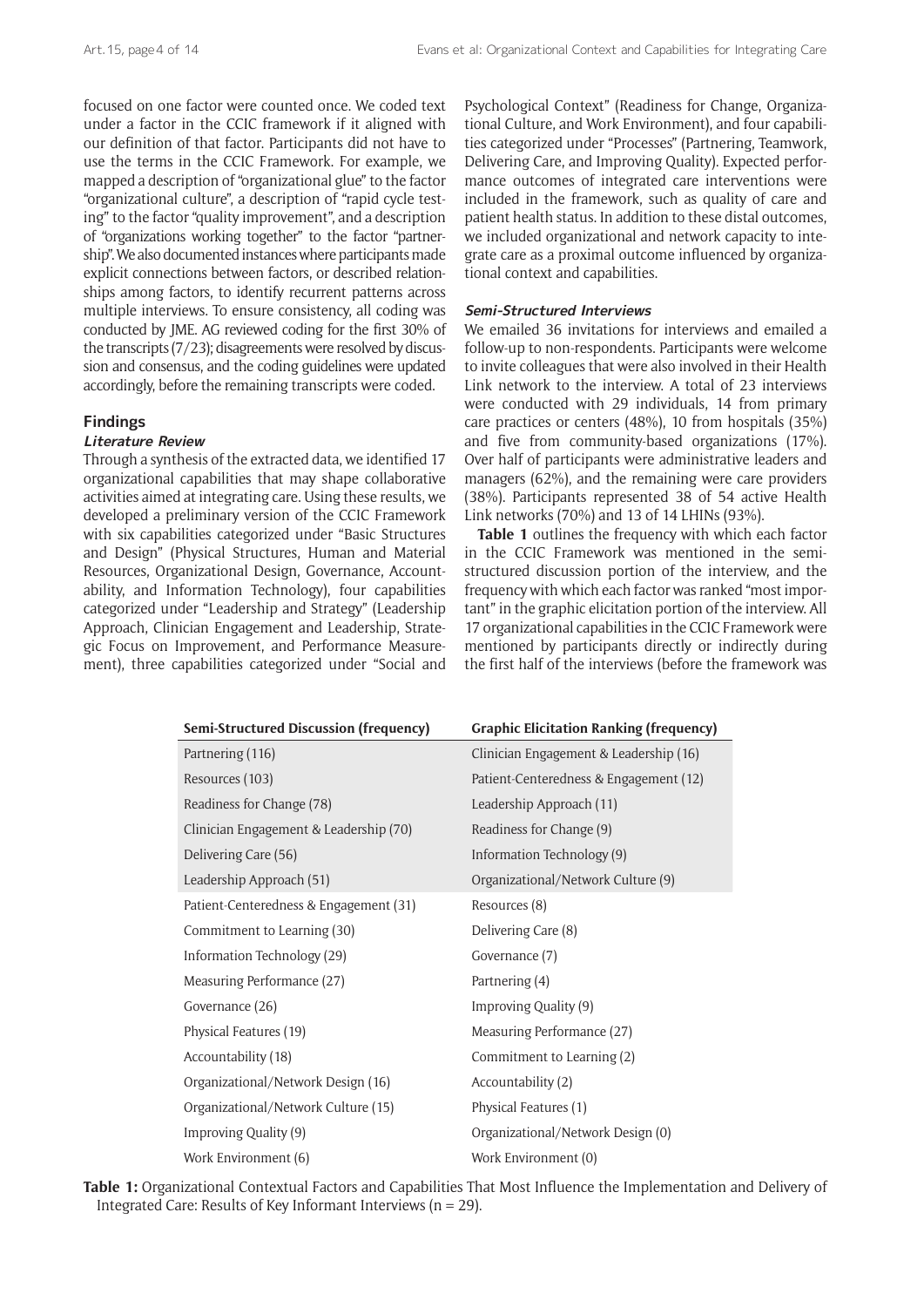shown). In total, nine capabilities emerged as priorities (defined as the top six most frequently mentioned factors in the first and second half of the interviews respectively) (**Table 1**): Resources and Information Technology from "Basic Structures"; Leadership Approach, Clinician Engagement and Leadership, Patient-Centeredness and Engagement, Organizational/Network Culture, and Readiness for Change from "People and Values"; and Partnering and Delivering Care from "Key Processes." Only three capabilities made it to the top six in both portions of the interview, suggesting that these capabilities were viewed as playing a more salient role than other capabilities in shaping the implementation and success of the Health Links; these include Leadership Approach, Clinician Engagement and Leadership, and Readiness for Change. All three of these capabilities are based in the "People and Values" domain of the CCIC Framework.

Once shown the framework in the second half of the interview, participants noted that it aligned with their experiences and was a useful tool for considering and assessing organizational capabilities for integrating care. Participants' experiences and word choice (in the first half of the interview) and their feedback directly on the framework (in the second half of the interview) were used to make modifications to its content, wording and organization to improve clarity. For example, we replaced the headings "Social and Psychological Context" and "Leadership and Strategy" with "People and Values". We also changed the factors "Strategic Focus on Improvement" to "Commitment to Learning", "Human and Material Resources" to "Resources", and "Physical Structures"

to "Physical Features of the Organization/Practice." We moved "Performance Measurement" from "Basic Structures" to "Key Processes" and re-named it "Measuring Performance" to capture participants' views of it as an ongoing activity. We amalgamated aspects of "Teamwork" under both "Delivering Care" and "Partnering". We also modified the examples provided with the definition of each factor to better reflect participant experiences. For example, we replaced "use of evidence-based guidelines" under "Delivering Care" with "use of standardized decision support tools", because participants noted that guidelines tend to be disease-specific and therefore less applicable to the complex patient populations they work with. We added one capability, "Focus on Patient-Centeredness and Engagement". Finally, we added boxes on "Characteristics of the Integrated Care Intervention" and "Characteristics of the Patient Population" to the framework to better illustrate the mechanisms by which desired outcomes are achieved.

**Figure 1** depicts the final version of the CCIC Framework, which consists of eighteen organizational capabilities distributed across three broad categories. The nine organizational capabilities with the highest frequencies and highest rankings in our interviews are depicted using an asterisk (\*). The three most important organizational capabilities are underlined and asterisked; these are capabilities ranked in the top six in both the quantitative content analysis of the semi-structured discussion and in the graphic elicitation ranking (**Figure 1**). **Table 2** provides a description and examples for each organizational capability. The definitions were kept intentionally broad



**Figure 1: The Context and Capabilities for Integrating Care (CCIC) Framework.** The CCIC Framework shows how organizational context and capabilities influence the implementation and outcomes of integrated care interventions. Contextual factors and organizational capabilities are organized into three categories: basic structures, people and values, and key processes. These contextual factors and organizational capabilities can be examined within organizations and across partnering organizations in a network. The nine contextual factors and organizational capabilities with the highest frequencies and highest rankings, based on key informant interviews, are depicted using an asterisk (\*). The three most important organizational capabilities are underlined and asterisked; these are capabilities which ranked in the top six in *both* the quantitative content analysis of the semi-structured discussion and in the graphic elicitation. Boxes with dashed lines are outside of the scope of this study.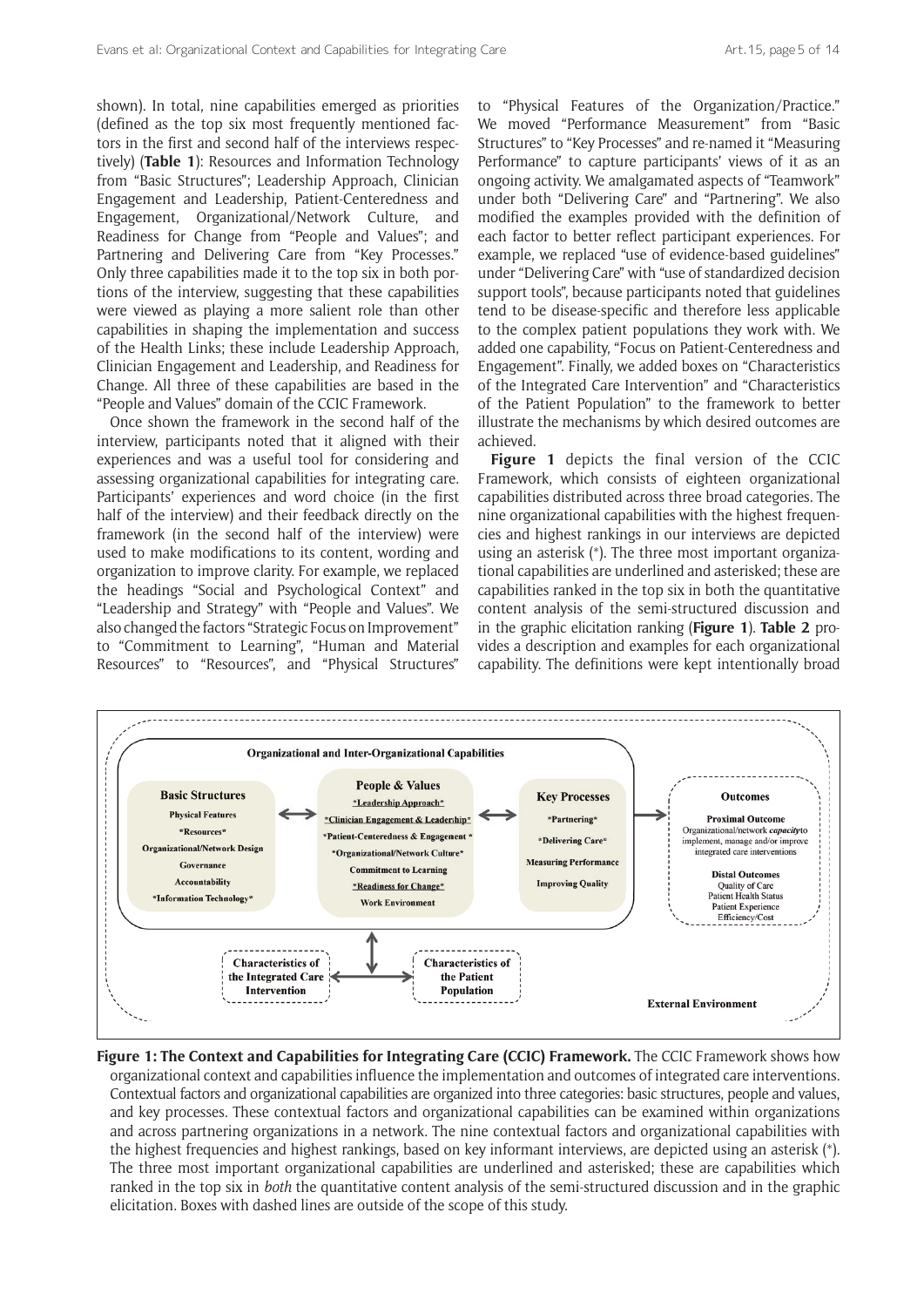| Concept                                           | <b>Definition</b>                                                                                                                                                                                 | <b>Examples</b>                                                                                                                                                                                                       |
|---------------------------------------------------|---------------------------------------------------------------------------------------------------------------------------------------------------------------------------------------------------|-----------------------------------------------------------------------------------------------------------------------------------------------------------------------------------------------------------------------|
| <b>Basic Structures</b>                           |                                                                                                                                                                                                   |                                                                                                                                                                                                                       |
| <b>Physical Features</b>                          | Structural and geographic characteristics of the<br>organization/practice and network                                                                                                             | organization/practice size and age, urban or rural location,<br>facilities, geographic proximity of network members                                                                                                   |
| Resources                                         | Availability of tangible and intangible assets for ongoing<br>operations at the organization/practice and for network<br>activities                                                               | staffing, funding, knowledge, time, project management<br>support, administrative support, brand/reputation                                                                                                           |
| Governance                                        | How the board or steering committee is organized and<br>its activities to direct, manage and monitor the affairs of<br>the organization/practice and network                                      | board/committee composition, types of sub-committees,<br>frequency of meetings, types of decisions made (e.g.,<br>extent of centralized planning and standardization)                                                 |
| Accountability                                    | The mechanisms in place to ensure that people<br>and organizations meet formal expectations in the<br>organization/practice and network                                                           | regulations enforced by an authority (e.g., government),<br>formal agreements between organizations (e.g., data<br>sharing), organizational mandates, professional scope of<br>practice                               |
| Information Technology                            | The availability and ease of use of technology-based<br>communication and information storage mechanisms in<br>the organization/practice and across the network                                   | shared electronic medical records, email communication,<br>video conferencing, data access and mining, tele-<br>healthcare                                                                                            |
| Organizational / Network<br>Design                | The arrangement of units and roles and how they<br>interact to accomplish tasks in the organization/practice<br>and network                                                                       | organizational chart (hierarchy), types of departments/<br>programs, job descriptions, communication and decision-<br>making channels (e.g., extent of centralization and<br>formalization)                           |
| <b>People and Values</b>                          |                                                                                                                                                                                                   |                                                                                                                                                                                                                       |
| Leadership Approach                               | The methods and behaviours used by formal leaders in<br>the organization/practice or network (i.e., individual<br>leaders, leadership teams, or lead organizations)                               | Personal vision for the organization/practice or network,<br>strategies used to empower staff, leadership style and<br>competencies                                                                                   |
| Clinician Engagement &<br>Leadership              | The formal and informal roles held by clinicians in<br>the organization/practice and network, particularly<br>physicians, that enable them to buy-in to and steer<br>change, and influence others | active involvement of clinicians in planning, leading or<br>supporting new initiatives (e.g., clinical champions or<br>directors, networks led by primary care practices)                                             |
| Organizational / Network<br>Culture*              | Widely shared values and habits in the organization/<br>practice or network                                                                                                                       | perceptions regarding what is important and what is<br>appropriate behavior                                                                                                                                           |
| Focus on Patient-<br>Centeredness &<br>Engagement | Commitment to placing patients at the center of<br>clinical, organizational and network decision-making                                                                                           | collection and use of patient feedback, consideration<br>for patient needs and preferences, patient input and<br>representation on committees as a standard practice,<br>patient involvement in co-designing services |
| Commitment to Learning                            | The existence of a set of values and practices that<br>support ongoing development of new knowledge and<br>insights within the organization/practice and network                                  | experimentation encouraged and rewarded, forums for<br>meeting with and learning from other organizations and<br>external experts, time and resources to reflect on past<br>performance                               |
| Work Environment                                  | How employees perceive and experience their job<br>and their workplace in the organization/practice and<br>network                                                                                | opportunity for input, job satisfaction, burnout                                                                                                                                                                      |
| Readiness for Change                              | The extent to which organizations and individuals<br>are willing and able to implement change in the<br>organization/practice and network                                                         | attitudes toward change and toward new or innovative<br>ideas, extent of fit between current vision/strategy and<br>the change                                                                                        |
| <b>Key Processes</b>                              |                                                                                                                                                                                                   |                                                                                                                                                                                                                       |
| Partnering                                        | The development and management of formal and<br>informal connections between different organizations/<br>practices                                                                                | sharing information, sharing staff, engaging in<br>collaborative problem-solving, building a common<br>understanding and vision, exchanging knowledge,<br>implementing referral and discharge/transfer agreements     |
| Delivering Care                                   | The methods used by providers in caring for patients in<br>the organization/practice and network                                                                                                  | inter-professional teamwork and joint care planning, use<br>of standardized decision support tools, medical model vs.<br>holistic model of care, shared patient-provider decision-<br>making                          |
| Measuring Performance                             | The systematic collection of data about how well the<br>organization/practice and network is meeting its goals                                                                                    | shared performance measurement framework, regular<br>measurement and reporting, data access and mining                                                                                                                |
| <b>Improving Quality</b>                          | The use of practices and processes that continuously<br>enhance patient care in the organization/practice and<br>network                                                                          | providing quality improvement (QI) training to staff,<br>systematic use of QI methods (e.g., process mapping,<br>control charts), application of best practices                                                       |

**Table 2:** Context and Capabilities for Integrating Care (CCIC) Framework: Definitions and Examples.

\*Capabilities such as Focus on Patient-Centeredness and Engagement, Commitment to Learning and Readiness for Change may manifest in the culture of the organization or network.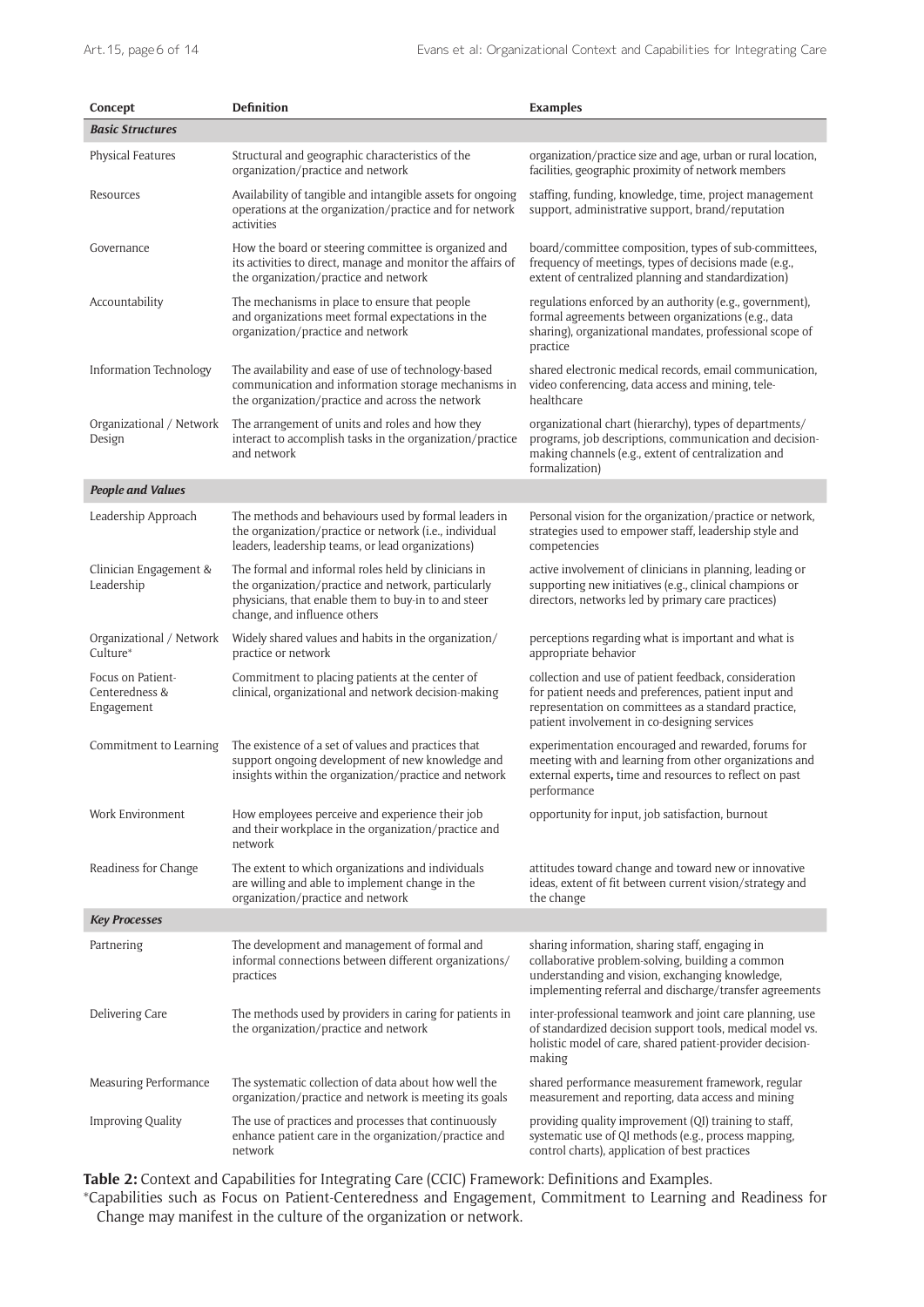to maximize applicability to different types of integrated care interventions.

The CCIC Framework suggests that the basic structures, people and values, and processes within organizations and across partnering organizations create a unique local context and set of capabilities that influence the performance and outcomes of integrated care efforts. The framework is explicitly multi-level such that all the capabilities may be examined at the organizational level and/ or the network level. Distinct boxes on the patient population and the integrated care intervention are included in the framework to reflect the implementation process as well as the reality of continuous change, whether planned or emergent. A longitudinal, historical approach to conceptualizing and measuring integrated care interventions and associated capabilities aligns with the increasingly popular view of context as a dynamic and fluid process, as opposed to a static state [42]. Although the ultimate outcomes of interest include the patient experience of integrated care as well as performance on various quality and cost indicators, the proximal outcome of interest in the CCIC Framework is the ability and capacity of organizations and networks to carry out collaborative activities aimed at integrating care.

#### **Relationships among Organizational Contextual Factors and Capabilities**

In their responses to interview questions, participants described relationships among factors in the CCIC Framework (see Supplemental File 1 for a comprehensive list of relationships). The most prominent relationships, based on the number of supporting interviews, are depicted in **Figure 2**. The majority of hypothesized relationships (23/42 or 55%) involved Readiness for Change and Partnering, emphasizing the complexity, interrelatedness and importance of these two factors to integrated care efforts. Three factors – Resources, Leadership Approach and Organizational Design – were found to influence both Readiness for Change and Partnering. Below, we discuss these three factors and their potential impact on Readiness for Change and Partnering. Sample quotes from participants are provided to help illustrate the proposed relationships.

#### Resources

Some participants highlighted that having more resources, particularly dedicated personnel, helps to maintain confidence and momentum in the change and its sustainability, and that without adequate resources organizations and individuals lack the time needed to engage in and drive the change process. However, others argued that having fewer resources helps people see the need and value of change, and supports both willingness to change and innovative thinking. For example, one participant from a rural Health Link said, "We recognize that the resources that we have are set. We don't expect the cavalry to come over the hill. So if there are going to be ways and means to change the situation, we're going to have to work together. . . I think that's what drives us to the table" (Interview #15). These differing perspectives on the influence of resources suggest that there may be a curvilinear relationship between resources and readiness for change, and/or that mediating variables may be influencing participant views. For example, prior experience leading or collaborating in change initiatives, and the extent to which these experiences are perceived as positive and successful, may shape how participants view the role and impact of resources.

Resources also influence partnering by shaping the level of trust between organizations and their willingness to collaborate given real or perceived competition for resources. This, in turn, can determine with whom organizations choose to partner. One participant described his experience: "There were more barriers between me and the other Family Health Teams. Not between the providers and me, but between administration and me, where the administration may or may not have perceived us as competing for resources. And where the administration from the other Family Health Teams see that we're not competing for resources, but in fact, we're synergistically sharing resources, those barriers have come down" (Interview #18). Organizations with more resources also tend to have more existing relationships that they may leverage to support integrated care.

#### Leadership Approach

Participants highlighted the important role of senior leaders from within partnering organizations. Senior leaders foster interest and commitment to the change and support staff in working differently. Several examples emerged in the interviews in which senior leaders played a pivotal role in changing staff perspectives of perceived barriers to integrated care, such as a lack of resources. One participant in a leadership role said, "It took a year for people to really get it. What people kept saying is, 'If I could get funding for another nurse practitioner or if I could get this or if I could get that.' And I kept saying, guys, there's no more money in the system. This is about working differently" (Interview #6). Another participant commented, "It's the commitment from leadership from each organization that have said we're going to realign to make it work. So it's not that everyone had extra money or capacity lying around. It's been a leadership choice to realign because they saw the importance of this" (Interview #7).

Senior leaders also influence partnering by shaping the nature and tone of relationship-building processes and by ensuring that the "right people" are meaningfully engaged in the initiative. For example, one participant explained, "That's why building the relationship is important. If we swooped in and said I'm the lead of this Health Link and you're going to do this, this and this, we'd never move anything. You come and say, let's talk about some patient challenges we're seeing. Do you want to support these patients? And many of these providers are excited because they haven't been at these tables" (Interview #9).

#### Organizational Design

Participants noted that larger organizations with more hierarchy and formal, centralized decision-making processes are typically less flexible and more difficult to change than smaller, less formal and more decentralized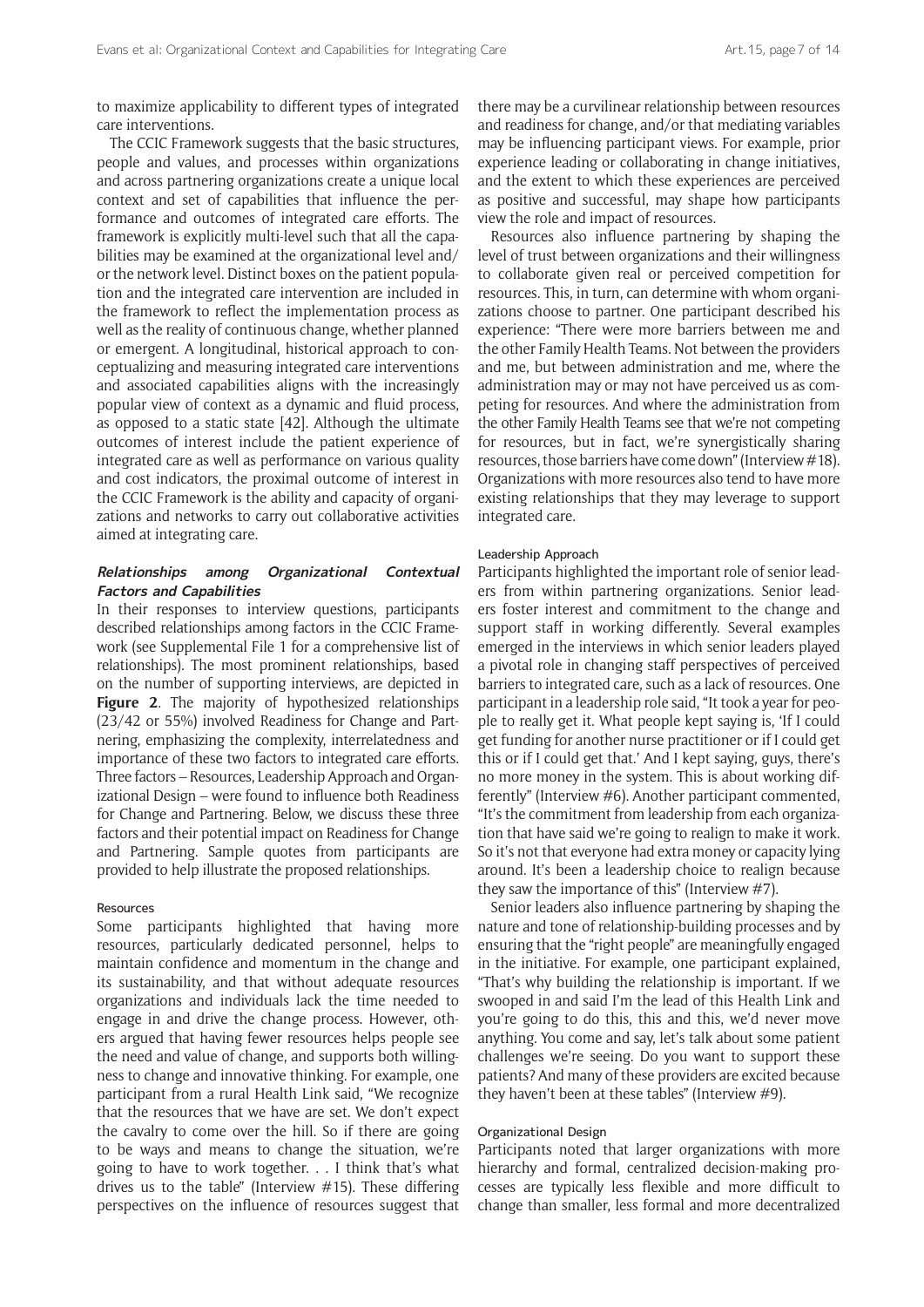

**Figure 2: Most Important Hypothesized Relationships among Organizational Contextual Factors and Capabilities Based on Key Informant Interviews.** The direction of the proposed relationships vary. Some of the relationships are positive, others negative, and some have the potential to be positive or negative, depending on the context and circumstances. Please refer to Supplemental File 1 for details on the proposed relationships.

organizations. For example, one participant said, "The other advantage has to do with we are smaller. I mean basically our whole lead team can fit in the same room together. Whereas the larger organizations such as hospitals and CCACs [Community Care Access Centres] don't have that ability. So we can be a little bit more nimble, a little bit more responsive to change. There's not as much bureaucracy to go through" (Interview #19).

Such factors also shape partnering. Participants suggested that organizations are often attracted to partners with similar organizational structures, and that factors such as hierarchy, formalization and centralization (and the corresponding level of organizational rigidity or flexibility) can adversely impact information sharing and collaboration among partners. For example, one participant explained, "Family Health Teams tend to be slightly less structured [and have] a little bit more fluidity in how they operate. Versus, for instance, the CCAC [Community Care Access Centre] is slightly more rigidly structured with more set practices and standards. It's not easy to find ways to collaborate that bridges these ways of operating. There's a lot of negotiating and trying to learn how to

work together in a system that was never really set up well for that collaboration" (Interview #20).

#### **Discussion**

The results of this study provide preliminary validation of the CCIC Framework, which researchers and organizational leaders can use to understand and optimize organizational capabilities influencing the success of integrated care interventions. The quantitative content analysis of participant interviews suggests that the social and psychological context for integrating care should not be neglected in research and practice. Five of the nine organizational capabilities deemed most important to integrating care are from the "People and Values" domain of the framework. An understanding of the subjective context, and associated organizational capabilities such as leadership approach, clinician engagement, organizational culture, and readiness for change, may therefore be of equal, if not greater, importance as study of the objective context such as physical features, resources, and organizational/ network design. These findings support Resource-Based Theory, which links superior performance to resources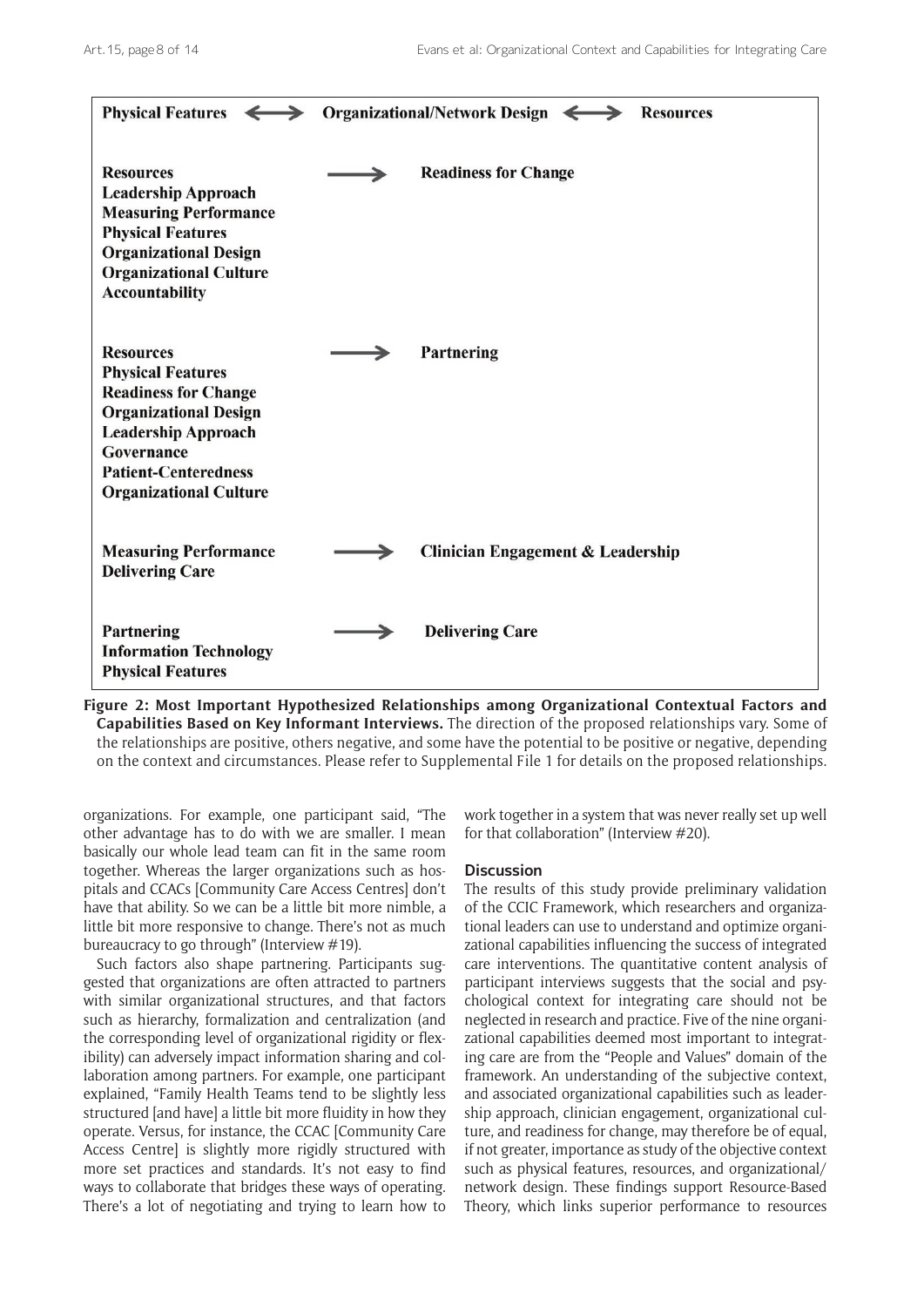and capabilities that are not easily imitated or substituted [13]. Many of the factors deemed most important by our participants, such as organizational culture, readiness for change, and partnering, are intangible capabilities that were developed over time. These capabilities are embedded in organizations and cannot simply be transferred from one organization to another.

Among the nine prioritized factors, "Leadership Approach," "Clinician Engagement and Leadership", and "Readiness for Change" ranked in the top six in *both* the quantitative content analysis of the semi-structured discussion and in the graphic elicitation. "Leadership Approach" and "Clinician Engagement and Leadership" are frequently cited as enablers in the literature on integrated care [11, 17, 43], but have not been consistently studied. While measures of physician-system integration [e.g., 28] provide insight into the extent of physician economic and administrative involvement in integrated care initiatives, as well as the degree of shared accountability, the extent of engagement and leadership of other providers, such as nurses, is rarely assessed. We are unaware of any studies that examine clinician engagement as a contextual factor (i.e., the extent of clinician engagement and leadership in the organization pre-implementation), rather than as an element or outcome of the integrated care intervention itself.

The study of "Leadership Approach" or leadership style is also limited, with some integrated care instruments measuring the extent of shared leadership [44], team leadership [45, 46] or organizational culture, strategic planning, and communication as possible proxies for leadership approach [19, 28, 47]. While an increasing number of papers on integrated care focus primarily on leadership, the majority are theoretical or discussion papers [48–50] with few empirical studies [51].

Qualitative studies of integrated care highlight the importance of readiness for change [11, 52, 53], but efforts to measure readiness for change and links to the broader literature on organizational change are largely absent in integrated care literature. This study suggests that organizational readiness for change, as it relates to integrating care, may be most influenced by the following factors: resource levels, leadership approach, physical features of the organization, organizational design, organizational culture, accountability structures, and performance measurement (See Supplemental File 1 for an explanation of each proposed relationship). Organizational leaders may have limited control over some of these factors, depending on the timeframe of implementation. However, in our study we identified several examples of organizations modifying their mandate, structures, and processes to enhance readiness for change and support the goals of their Health Link network. Even if such modifications are not possible, awareness of which contextual factors and organizational capabilities most influence readiness to integrate care can inform how leaders design and frame the impending change.

Existing frameworks on organizational change, quality improvement and implementation science recognize the influence of the "organizational context", "inner setting" or "microsystem" on healthcare transformation

efforts [54–58]. However, the CCIC Framework is specific to integrated care; thus, certain elements of prior frameworks take on more importance and are more detailed (e.g., Governance, Accountability, Information Technology, Clinician Engagement and Leadership, Patient-Centeredness and Engagement, Delivering Care, and Improving Quality). The CCIC Framework also encompasses a broader range of organizational-level factors than existing frameworks on the enablers and barriers to integrated care [e.g., 18, 43, 59–61], including Physical Features of the Organization/Practice, Commitment to Learning, and Work Environment, among others. A recent exception is Valentijn et al.'s [62] taxonomy for integrated care, which outlines 59 features across 6 dimensions of integration: clinical, professional, organizational, system, functional and normative. While there is some overlap in organizational factors included in this taxonomy and the CCIC Framework, the frameworks have different aims. The taxonomy aims to clarify the meaning of "integrated care" and to help describe and compare integrated care interventions across multiple dimensions: clinical, professional, organizational, system, functional and normative. The CCIC Framework, on the other hand, aims to help describe and compare the diverse *organizational contexts* within which integrated care interventions are implemented, and to guide organizations and networks in building important capabilities for integrating care. Finally, leaders and clinicians have not always been engaged in developing existing implementation science or integrated care frameworks, meaning their knowledge on what organizational capabilities are important to integrating care is lacking in these frameworks [63]. This may limit their acceptance and use of the frameworks in practice.

Our findings suggest that existing context assessment tools in healthcare may require expansion to measure all organizational capabilities relevant to integrated care. Three notable survey instruments include the Alberta Context Tool [64], the Context Assessment Index [65], and the Survey of Organizational Attributes in Primary Care (SOAPC) [66]. All three instruments measure working relationships and interactions, and to some extent, leadership approach, aspects of organizational culture, and organizational hierarchy. In addition to these factors, the Alberta Context Tool also measures structural and electronic resources, and organizational slack (i.e., time, space and staff) [64]. The Context Assessment Index, on the other hand, also measures patient-provider interactions and respect and use of evidence [65]. Finally, SOAPC also measures history of change, clinician and staff involvement in decision-making, and the extent to which the work environment is stressful [66]. The variation in constructs measured across these instruments attests to the lack of a common framework of contextual factors and organizational capabilities. While most of the factors in the CCIC Framework are measured by one or more of these instruments, the relative emphasis varies with some factors having dedicated scales and others having only one or two relevant items. Researchers and organizational leaders may use validated instruments such as these to inform their understanding of the organizational context for integrating care.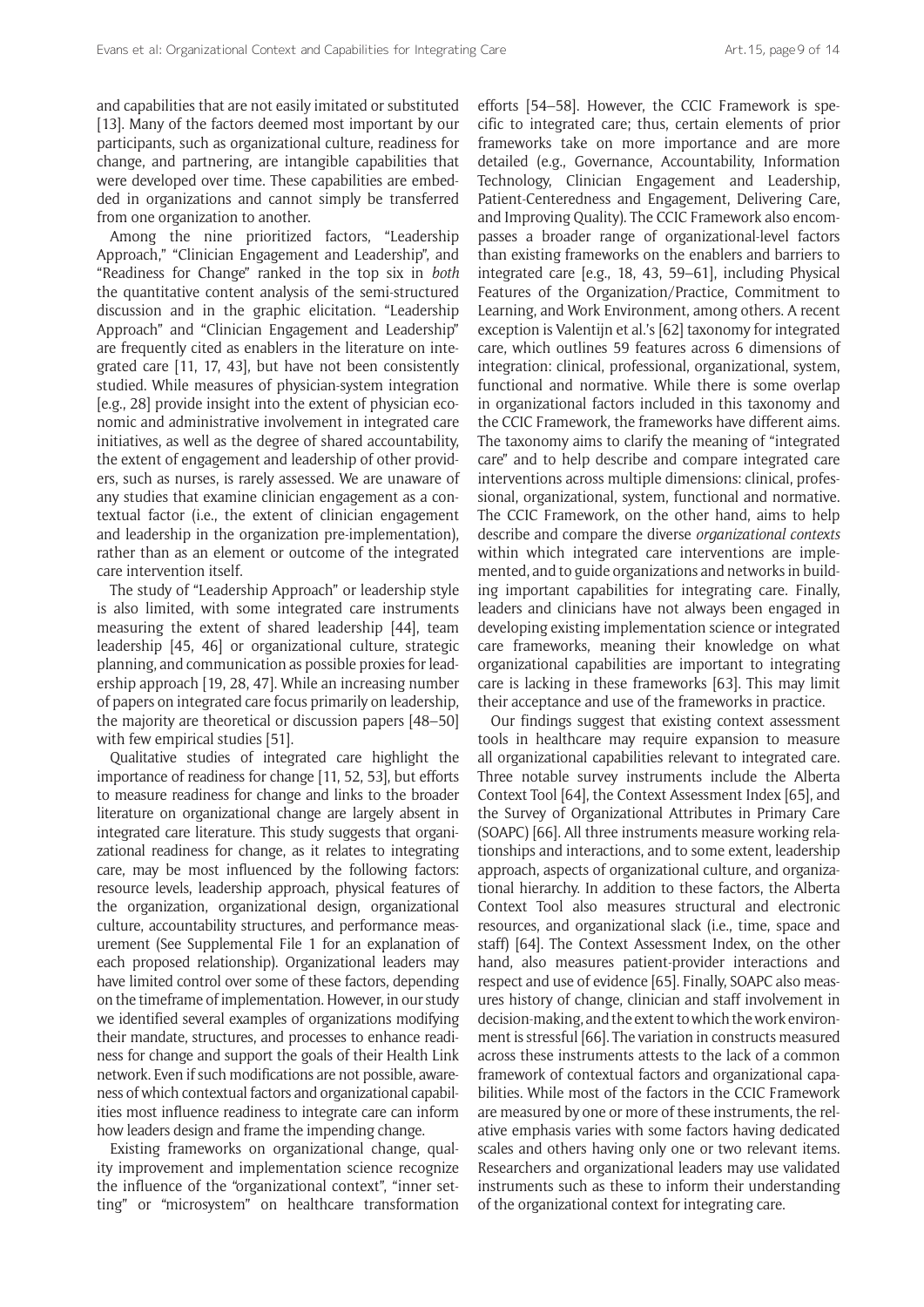This study has limitations, many of which suggest opportunities for future research. First, the literature review was limited in scope, focusing on system-level integrated care efforts as opposed to those that are population- or sectorspecific. While this enhances the applicability to diverse integrated care initiatives of the organizational capabilities identified, relevant capabilities reflected in other subsections of the integrated care literature may have been missed. Second, the validation results presented are based on a sample of 29 participants from 38 Health Link networks in one Canadian province. Although the Health Link networks are diverse in terms of geographic context, target populations, supporting structures, organizational partners, and approach to integrating care, the limited scope of the sample indicates that the results may not be widely representative. In particular, the relative importance of each organizational capability may vary based on the integrated care intervention and setting. Almost half of participants represented the primary care sector (48%). This is desirable given that a fundamental aspect of the Health Links model, and one of the key challenges to integrating care in Ontario and elsewhere, is the involvement of primary care. However, the results may also be biased to accounts that focus on primary care. Only 17% of participants represented the community-based sector, even though an increasing proportion of health and social care services are delivered in the community and communitybased organizations tend to be more resource constrained than hospitals and primary care. Furthermore, the Health Links initiative was launched in December 2012 and many of the networks in our sample were still in the early stages of implementation and using an incremental approach to change. The results may thus be more applicable to the implementation, rather than the ongoing management and sustainability, of integrated care interventions, and to initiatives implemented using an incremental rather than a rapid approach to change. Other characteristics of the Health Links may also limit the generalizability of the study's results. For example, many Health Links are governed by formal partnerships and agreements among partners, and receive both financial and in-kind support by the government. Finally, only the perceptions of managers and clinicians were examined. Patient and caregiver perceptions of which organizational capabilities are most important would complement this data.

#### **Implications for Research and Practice**

In this study, we developed a consolidated research- and practice-informed framework to guide the implementation of integrated care interventions and to help focus measurement of organizational context and capabilities. We also prioritized the most important organizational capabilities and explored their inter-relationships via interviews with key informants. Organizational leaders may use the CCIC Framework, and associated data, to inform the implementation of integrated care interventions. For example, the framework can help diagnose strengths and weaknesses within an organization or network. In practice, problems related to organizational capabilities, in particular to the compatibility and alignment

(or lack thereof) among partnering organizations, are identified informally and only after considerable time and resources have been invested in implementation [26, 67]. An understanding of the key capabilities supporting integrated care delivery can guide early planning to determine "readiness to integrate" and the development of targeted change management strategies that address problem areas or leverage strengths.

Leaders can also use the framework, and associated data, to select appropriate partners with complementary or overlapping profiles on key organizational capabilities. For example, in regards to resources, which include funds, human resources, and knowledge/expertise, diversity and complementarity may be desired. On the other hand, in regards to readiness for change and culture, overlapping profiles may help facilitate the collaborative work needed to achieve integrated care.

The CCIC Framework may be used at various points within the change process, whether during the planning stages as a means of determining readiness to integrate or predicting success, during the implementation process to guide change management efforts, or post-implementation as a means of ongoing evaluation or to determine sustainability. In other words, the framework has potential value throughout the life-cycle of an integrated care intervention as a tool for prospective as well as retrospective reflection and analysis. Integrated care delivery is a longterm endeavor and an open system that evolves over time in response to continuous feedback and learning [48, 68, 69]. As such, capabilities will change over time [16], whether intentionally or not, necessitating (re-)examination of organizational and network capacity to deliver integrated care. Organizational leaders and researchers may focus on the organizational capabilities deemed most important in this study, or those deemed likely important given the setting, intervention, or patient population. Examining the "lifecycle" of important organizational capabilities as these capabilities move through the founding, development, maturity and branching stages [16] may provide leaders and researchers with a means to understand and strengthen organizational capabilities over time.

Additional research is needed to test and refine the proposed framework, with a focus on the hypothesized relationships among organizational capabilities and between organizational capabilities and integrated care processes and outcomes. Research needs to move beyond general statements about variations in the performance of integrated care interventions being due, for example, to "culture" or "leadership", to more specific assessments of these capabilities. For example, which aspects of leadership are important at each stage of implementation, by which leaders (e.g., administrative or clinical), and at what level of the organization (senior, middle, or front-line)? To facilitate standardized comparative analysis across interventions and settings, we recommend supplementing qualitative data collection methods with the use of validated survey instruments that measure the concepts in the CCIC Framework, such as those described above. Examining integrated care interventions at various stages of implementation and those that are more and less integrated will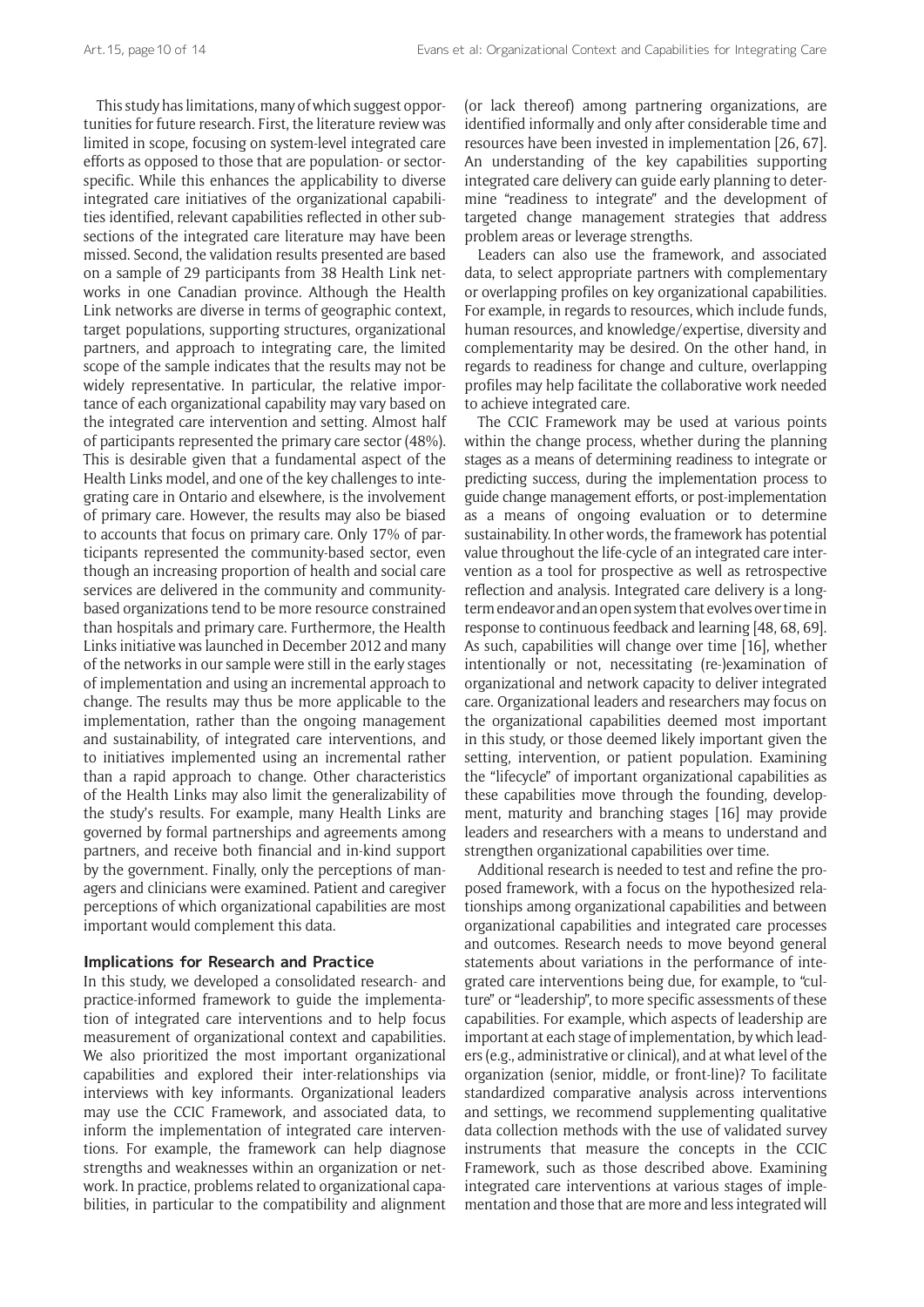enable researchers to draw conclusions about the influence and relative importance of each factor. More detailed analyses of the concepts in the CCIC Framework in future studies may also help focus and refine the concepts, definitions, and examples to improve their relevance and importance to integrated care interventions.

### **Supplementary Files**

The supplementary file for this article can be found as follows:

• **Supplementary File 1:** Appendix. [http://dx.doi.](http://dx.doi.org/10.5334/ijic.2416.s1) [org/10.5334/ijic.2416.s1](http://dx.doi.org/10.5334/ijic.2416.s1)

#### **Acknowledgments**

This study is supported by grants from the Canadian Institutes of Health Research (CIHR) (Funding Reference Number TTF-128263) and from the Ontario Ministry of Health and Long-term Care Health System Performance Research Network (HSPRN, Grant # 06034). The views expressed in this paper are the views of the authors and do not necessarily reflect those of the funders. Ethical approval for this study was granted by the University of Toronto Health Sciences Research Ethics Board (protocol #29787). Preliminary results from this study were presented at the Canadian Association of Health Services and Policy Research (CAHSPR) Conference on May 13, 2014.

#### **Reviewers**

**Laura Eyre**, Research Associate, Primary Care and Population Health, UCL, London, UK.

**Claire Goodman**, PhD FQNI, Professor of Health Care Research, NIHR Senior Investigator, Deputy Director CLAHRC East of England, UK.

**Josephine McMurray**, PhD, Assistant Professor, Lazaridis School of Business & Economics, Wilfrid Laurier University, Ontario, Canada.

#### **Competing Interests**

The authors declare that they have no competing interests.

#### **References**

- 1. **Kodner, D.** All together now: a conceptual exploration of integrated care. *Healthc Qy*. 2009; 13(Sp).
- 2. **Bardsley, M, Steventon, A, Smith, J** and **Dixon, J.** *Evaluating integrated and community based care: How do we know what works?* London: Nuffield Trust; 2013.
- 3. **Low, L, Yap, M** and **Brodaty, H.** A systematic review of different models of home and community care services for older persons. *BMC Health Serv Res*. 2011; 11: 93. DOI: [http://dx.doi.](http://dx.doi.org/10.1186/1472-6963-11-93) [org/10.1186/1472-6963-11-93](http://dx.doi.org/10.1186/1472-6963-11-93)
- 4. **Wodchis, WP, Dixon, A, Anderson, G** and **Goodwin, N.** Integrating care for older people with complex needs: Key insights and lessons from a seven-country cross-case analysis. *Int J Integr Care*. 2015; 15(6). DOI: [http://dx.doi.org/10.5334/](http://dx.doi.org/10.5334/ijic.2249) [ijic.2249](http://dx.doi.org/10.5334/ijic.2249)
- 5. **Goodwin, N, Dixon, A, Anderson, G** and **Wodchis, W.** Providing integrated care for older

adults with complex needs: Lessons from seven international case studies. London: The King's Fund; 2014.

- 6. **Stewart, M, Georgiou, A** and **Westbrook, J.** Successfully integrating aged care services: A review of the evidence and tools emerging from a long-term care program. *Int J Integr Care*. 2013; 13(1). DOI: http://dx.doi.org/10.5334/ijic.963
- 7. **Ashton, T.** Implementing integrated models of care: The importance of the macro-level context. *Int J Integr Care*. 2015; 15(6). DOI: [http://dx.doi.](http://dx.doi.org/10.5334/ijic.2247) [org/10.5334/ijic.2247](http://dx.doi.org/10.5334/ijic.2247)
- 8. **Woolf, SH** and **Johnson, RE.** The break-even point: when medical advances are less important than improving the fidelity with which they are delivered. *Ann Fam Med*. 2005; 3(6): 545–552. DOI: [http://](http://dx.doi.org/10.1370/afm.406) [dx.doi.org/10.1370/afm.406](http://dx.doi.org/10.1370/afm.406)
- 9. **Cash-Gibson, L** and **Rosenmoller, M.** Project INTEGRATE – a common methodological approach to understand integrated health care in Europe. *Int J Integr Care*. 2014; 14(4). DOI: [http://dx.doi.](http://dx.doi.org/10.5334/ijic.1980) [org/10.5334/ijic.1980](http://dx.doi.org/10.5334/ijic.1980)
- 10. **Kassianos, AP, Ignatowicz, A, Greenfield, G, Majeed, A, Car, J** and **Pappas, Y.** "Partners rather than just providers. . .": A qualitative study on health care professionals' views on implementation of multidisciplinary group meetings in the North West London Integrated Care Pilot. *Int J Integr Care*. 2015; 15(3). DOI: [http://dx.doi.org/10.5334/](http://dx.doi.org/10.5334/ijic.2019) [ijic.2019](http://dx.doi.org/10.5334/ijic.2019)
- 11. **Ling, T, Brereton, L, Conklin, A, Newbould, J** and **Roland, M.** Barriers and facilitators to integrating care: Experiences from the English Integrated Care Pilots. *Int J Integr Care*. 2012; 12(5). DOI: [http://](http://dx.doi.org/10.5334/ijic.982) [dx.doi.org/10.5334/ijic.982](http://dx.doi.org/10.5334/ijic.982)
- 12. **Lyngso, AM, Godtfredsen, NS, Host, D** and **Frolich, A.** Instruments to assess integrated care: A systematic review. *Int J Integr Care*. 2014; 14(3). DOI: <http://dx.doi.org/10.5334/ijic.1184>
- 13. **Barney, J.** Firm Resources and Sustained Competitive Advantage. *J Manage*. 1991; 17(1): 99–120. DOI: [http://dx.doi.org/10.1177/0149206391017](http://dx.doi.org/10.1177/014920639101700108) [00108](http://dx.doi.org/10.1177/014920639101700108)
- 14. **Rycroft-Malone, J.** The PARIHS framework– A framework for guiding the implementation of evidence-based practice. *J Nurs Care Qual*. 2004; 19: 297–304. DOI: [http://dx.doi.](http://dx.doi.org/10.1097/00001786-200410000-00002) [org/10.1097/00001786-200410000-00002](http://dx.doi.org/10.1097/00001786-200410000-00002)
- 15. **Ovretveit, J.** Understanding the conditions for improvement: research to discover which context influences affect improvement success. *BMJ Qual Saf*. 2011; 20: i18. DOI: http://dx.doi.org/10.1136/ bmjqs.2010.045955
- 16. **Helfat, C** and **Peteraf, M.** The dynamic resourcebased view: Capability lifecycles. *Strategic Manage J*. 2003; 24(10): 997–1010. DOI: [http://dx.doi.](http://dx.doi.org/10.1002/smj.332) [org/10.1002/smj.332](http://dx.doi.org/10.1002/smj.332)
- 17. **Curry, N** and **Ham, C.** Clinical and service integration. The route to improved outcomes. London: The King's Fund; 2010.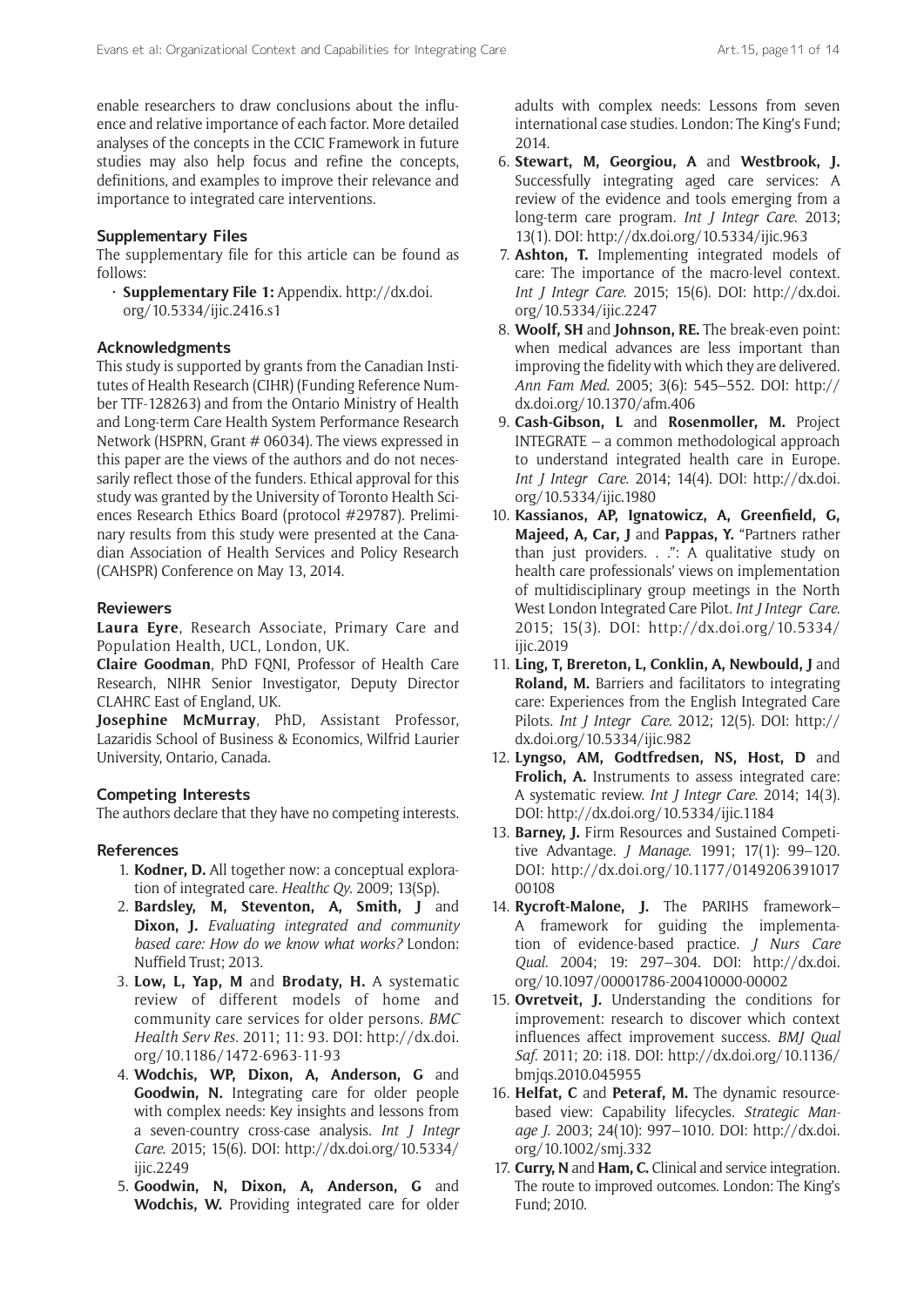- 18. **Friedman, L** and **Goes, J.** Why integrated health networks have failed. *Front Health Serv Manage*. 2001; 17(4): 3–28.
- 19. **Gillies, R, Shortell, S, Anderson, D, Mitchell, J** and **Morgan, K.** Conceptualizing and measuring integration: findings from the health systems integration study. *Hosp Health Serv Adm*. 1993; 38(4): 467–489.
- 20. **Baillie, L, Gallini, A, Corser, R, Elworthy, G, Scotcher, A** and **Barrand, A.** Care transitions for frail, older people from acute hospital wards within an integrated healthcare system in England: A qualitative case study. *Int J Integr Care*. 2014; 14(1). DOI: <http://dx.doi.org/10.5334/ijic.1175>
- 21. **Kautz, C, Gittell, J, Weinberg, D, Lusenhop, R** and **Wright, J.** Patient benefits from participating in an integrated delivery system: Impact on coordination of care. *Health Care Manage Rev*. 2007; 32(3): 284–294. DOI: [http://dx.doi.org/10.1097/01.HMR.](http://dx.doi.org/10.1097/01.HMR.0000281629.30149.b1) [0000281629.30149.b1](http://dx.doi.org/10.1097/01.HMR.0000281629.30149.b1)
- 22. **Solberg, LI, Asche, SE, Shortell, SM, Gillies, RR, Taylor, N, Pawlson, LG,** et al. Is integration in large medical groups associated with quality? *Am J Manag Care*. 2009; 15(6): e34–e41.
- 23. **Burns, L, Walston, S, Alexander, J, Zuckerman, H, Anderson, R, Torrens, P** and **Hilberman, D.** Just how integrated are integrated delivery systems? Results from a national survey. *Health Care Manage Rev*. 2001; 26(1): 20–39. DOI: [http://dx.doi.](http://dx.doi.org/10.1097/00004010-200101000-00003) [org/10.1097/00004010-200101000-00003](http://dx.doi.org/10.1097/00004010-200101000-00003)
- 24. **Lin, B** and **Wan, T.** Analysis of integrated health care networks' performance: a contingencystrategic management perspective. *J Med Syst*. 1999; 23(6): 467–485. DOI: [http://dx.doi.](http://dx.doi.org/10.1023/A:1020521015597) [org/10.1023/A:1020521015597](http://dx.doi.org/10.1023/A:1020521015597)
- 25. **Wan, T, Ma, A** and **Lin, B.** Integration and the performance of healthcare networks: Do integration strategies enhance efficiency, profitability, and image? *Int J Integr Care*. 2001; 1(2). DOI: [http://](http://dx.doi.org/10.5334/ijic.31) [dx.doi.org/10.5334/ijic.31](http://dx.doi.org/10.5334/ijic.31)
- 26. **Williams, P** and **Sullivan, H.** Faces of integration. *Int J Integr Care*. 2009; 9(4). DOI: [http://dx.doi.](http://dx.doi.org/10.5334/ijic.509) [org/10.5334/ijic.509](http://dx.doi.org/10.5334/ijic.509)
- 27. **Kreindler, S, Larson, B, Wu, F, Carluzzo, K, Gbemudu, J, Struthers, A, Van Citters, AD, Shortell, SM, Nelson, EC** and **Fisher, ES.** Interpretations of integration in early accountable care organizations. *Milbank Q*. 2012; 90(3): 457–483. DOI: [http://](http://dx.doi.org/10.1111/j.1468-0009.2012.00671.x) [dx.doi.org/10.1111/j.1468-0009.2012.00671.x](http://dx.doi.org/10.1111/j.1468-0009.2012.00671.x)
- 28. **Devers, K, Shortell, S, Gillies, R, Anderson, D, Mitchell, J** and **Erickson, K.** Implementing organized delivery systems: An integration scorecard. *Health Care Manage Rev*. 1994; 19(3): 7–20. DOI: [http://dx.doi.org/10.1097/000040](http://dx.doi.org/10.1097/00004010-199422000-00003) [10-199422000-00003](http://dx.doi.org/10.1097/00004010-199422000-00003)
- 29. **Strandberg-Larsen, M, Schiotz, M, Silver, J, Frolich, A, Andersen, J, Graetz, I, Reed, M, Bellows, J, Krasnik, A, Rundall, T** and **Hsu, J.** Is the Kaiser Permanente model superior in terms of clinical integration? A comparative study of Kaiser

Permanente, Northern California and the Danish healthcare system. *BMC Health Serv Res*. 2010; 10(91). DOI:<http://dx.doi.org/10.1186/1472-6963-10-91>

- 30. **Pate, J, Fischbacher, M** and **Mackinnon, J.** Health improvement: countervailing pillars of partnership and profession. *J Health Organ Manag*. 2010; 24(2): 200–217. DOI: [http://dx.doi.](http://dx.doi.org/10.1108/14777261011047354) [org/10.1108/14777261011047354](http://dx.doi.org/10.1108/14777261011047354)
- 31. **Johns, G.** The essential impact of context on organizational behaviour. *Acad Manage Rev*. 2006; 31(2): 386–408. DOI: [http://dx.doi.org/10.5465/](http://dx.doi.org/10.5465/AMR.2006.20208687) [AMR.2006.20208687](http://dx.doi.org/10.5465/AMR.2006.20208687)
- 32. **George, JM** and **Jones, GR.** Organizational spontaneity in context. *Hum Perform*. 1997; 10: 153–170. DOI: [http://dx.doi.org/10.1207/s15327043hup](http://dx.doi.org/10.1207/s15327043hup1002_6) [1002\\_6](http://dx.doi.org/10.1207/s15327043hup1002_6)
- 33. **Cappelli, P** and **Sherer, PD.** The missing role of context in OB: The need for a meso-level approach. *Res Organ Behav*. 1991; 13: 55–110.
- 34. **Teece, DJ, Pisano, G** and **Shuen, A.** Firm Capabilities, Resources, and the Concept of Strategy. Center for Research in Management. UC Berkeley: CCC Working Paper 90–8; 1990.
- 35. **Weiner, BJ.** A theory of organizational readiness for change. *Implement Sci*. 2009; 4(67): DOI: [http://](http://dx.doi.org/10.1186/1748-5908-4-67) [dx.doi.org/10.1186/1748-5908-4-67](http://dx.doi.org/10.1186/1748-5908-4-67)
- 36. **Weiner, BJ, Amick, H** and **Lee, S-YD.** Conceptualization and measurement of organizational readiness for change: A review of the literature in health services research and other fields. *Med Care Res Rev*. 2008; 65(4): 379–436. DOI: [http://dx.doi.](http://dx.doi.org/10.1177/1077558708317802) [org/10.1177/1077558708317802](http://dx.doi.org/10.1177/1077558708317802)
- 37. **Collis, DJ.** Research note: How valuable are organizational capabilities? *Strategic Manage J*. 1994; 15: 143–152. DOI: [http://dx.doi.org/10.1002/](http://dx.doi.org/10.1002/smj.4250150910) [smj.4250150910](http://dx.doi.org/10.1002/smj.4250150910)
- 38. **Evans, JM, Baker, GR, Berta, W** and **Barnsley, J.** The evolution of integrated health care strategies. In Goes, J, Savage, G and Friedman, L. (Eds.), *Annual Review of Health Care Management: Revisiting the Evolution of Health Systems Organization (Advances in Health Care Management, Volume 15)*. Bingley: Emerald Group Publishing Limited. 2013; pp. 125–162. DOI: [http://dx.doi.org/10.1108/](http://dx.doi.org/10.1108/s1474-8231(2013)0000015011) [s1474-8231\(2013\)0000015011](http://dx.doi.org/10.1108/s1474-8231(2013)0000015011)
- 39. **Angus, H** and **Greenberg, A.** Can Better Care for Complex Patients Transform the Health System? *Healthc Pap*. 2015; 14(2): 9–19. DOI: [http://dx.doi.](http://dx.doi.org/10.12927/hcpap.2015.24103) [org/10.12927/hcpap.2015.24103](http://dx.doi.org/10.12927/hcpap.2015.24103)
- 40. **Evans, JM, Grudniewicz, A, Wodchis, WP** and **Baker, GR.** Leading the implementation of Health Links in Ontario. *Healthc Pap*. 14(2): 21–25. DOI: <http://dx.doi.org/10.12927/hcpap.2015.24104>
- 41. **Umoquit, MJ, Dobrow, MJ, Lemieux-Charles, L, Ritvo, PG, Urbach, DR** and **Wodchis, WP.** The efficiency and effectiveness of utilizing diagrams in interviews: an assessment of participatory diagramming and graphic elicitation. *BMC Med Res Methodol*. 2008; 8(53). DOI: [http://dx.doi.](http://dx.doi.org/10.1186/1471-2288-8-53) [org/10.1186/1471-2288-8-53](http://dx.doi.org/10.1186/1471-2288-8-53)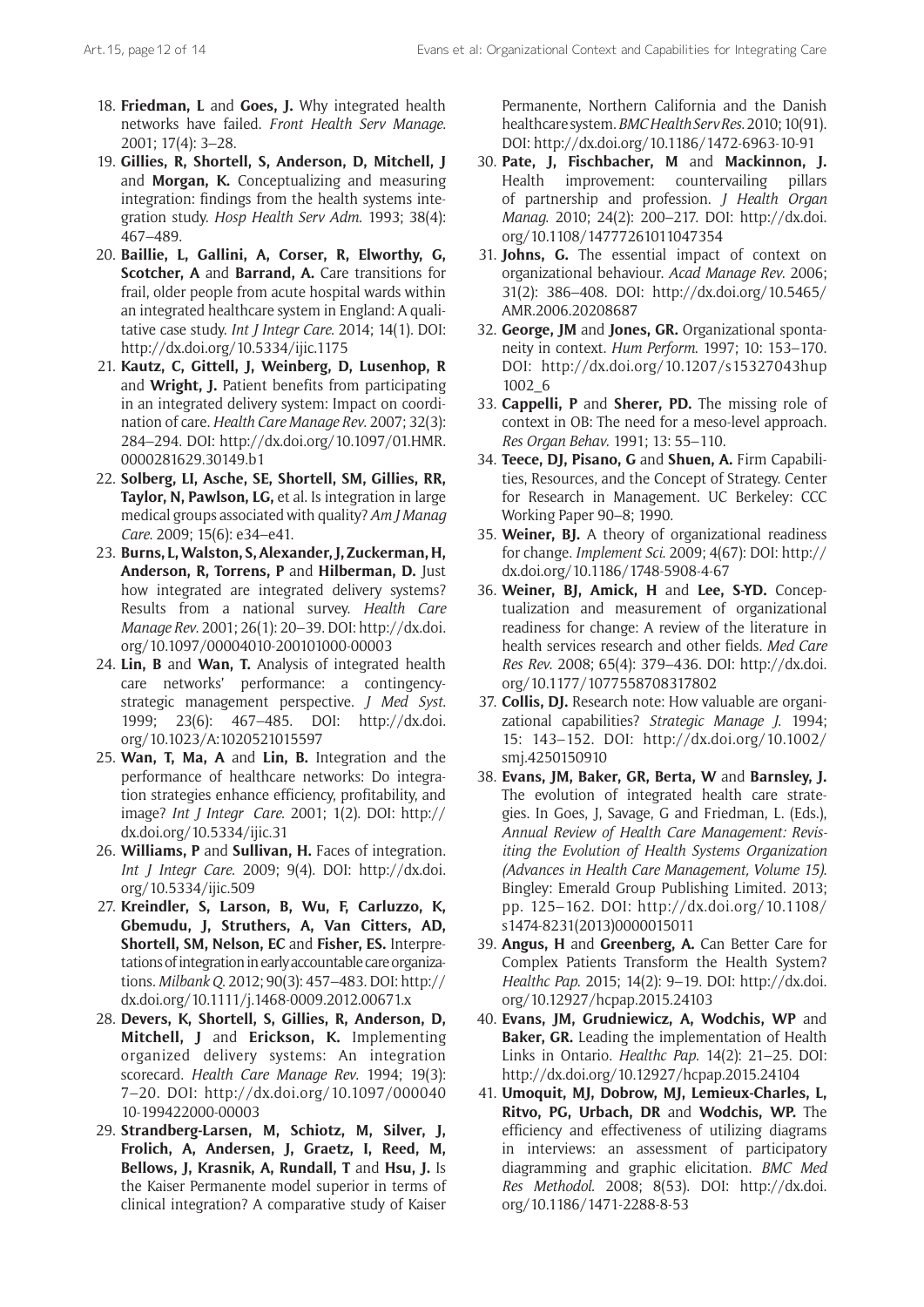- 42. **Whitaker, R.** Managing context in enterprise knowledge processes. *Eur Manag J*. 1996; 14(4): 399–406. DOI: [http://dx.doi.org/10.1016/](http://dx.doi.org/10.1016/0263-2373(96)00027-8) [0263-2373\(96\)00027-8](http://dx.doi.org/10.1016/0263-2373(96)00027-8)
- 43. **Suter, E, Oelke, N, Adair, C** and **Armitage, G.** Ten key principles for successful health systems integration. *Healthc Qy* 2009; 13(Sp): 16–23.
- 44. **Nuño-Solinís, R, Zabalegui, IB, Arce, RS, Rodríguez, LSM** and **Polanco, NT.** Development of a questionnaire to assess interprofessional collaboration between two different care levels. *Int J Integr Care*. 2013; 13(2). DOI: [http://dx.doi.org/10.5334/](http://dx.doi.org/10.5334/ijic.984) [ijic.984](http://dx.doi.org/10.5334/ijic.984)
- 45. **Orchard, CA, King, GA, Khalili, H** and **Bezzina, MB.** Assessment of interprofessional team collaboration scale (AITCS): Development and testing of the instrument. *Journal of Continuing Education in the Health Professions.* 2012; 32(1): 58–67. DOI:<http://dx.doi.org/10.1002/chp.21123>
- 46. **Schroder, C, Medves, J, Paterson, M, Byrnes, V, Chapman, C, O'Riordan, A,** et al. Development and pilot testing of the collaborative practice assessment tool. *J Interprof Care*. 2011; 25(3): 189–195. DOI: [http://dx.doi.org/10.3109/13561820.2010.53](http://dx.doi.org/10.3109/13561820.2010.532620) [2620](http://dx.doi.org/10.3109/13561820.2010.532620)
- 47. **Haggerty, J, Denis, J-L, Champagne, M, Breton, M, Trabut, I, Gerbier, M** and **Pare, M.** Development of a measure of network integration and its application to evaluate the success of mandated local health networks in Quebec. Presentation at the Canadian Association of Health Services Policy and Research (CAHSPR); 2002. Available from: [https://](https://www.cahspr.ca/en/presentation/52445e0337dee8dd4ceea01e) [www.cahspr.ca/en/presentation/52445e0337dee8](https://www.cahspr.ca/en/presentation/52445e0337dee8dd4ceea01e) [dd4ceea01e.](https://www.cahspr.ca/en/presentation/52445e0337dee8dd4ceea01e)
- 48. **Edgren, L.** The meaning of integrated care: A systems approach. *Int J Integr Care*. 2008; 8(4). DOI: <http://dx.doi.org/10.5334/ijic.256>
- 49. **Edgren, L** and **Barnard, K.** Complex adaptive systems for management of integrated care. *Leadersh Health Serv*. 2012; 25(1): 39–51. DOI: [http://](http://dx.doi.org/10.1108/17511871211198061) [dx.doi.org/10.1108/17511871211198061](http://dx.doi.org/10.1108/17511871211198061)
- 50. **Evans, JM, Daub, S, Goldhar, J, Wojtak, A** and **Purbhoo, D.** Leading integrated health and social care systems: Perspectives from research and practice. *Healthc Qy*. 2016; 18(4): 30–35. DOI: <http://dx.doi.org/10.12927/hcq.2016.24553>
- 51. **de Stampa, M, Vedel, I, Mauriat, C, Bagaragaza, E, Routelous, C, Bergman, H, Lapointe, L, Cassou, B, Ankri, J** and **Henrad, JC.** Diagnostic study, design and implementation of an integrated model of care in France: a bottom-up process with continuous leadership. *Int J Integr Care*. 2010; 10(1). DOI:<http://dx.doi.org/10.5334/ijic.506>
- 52. **Aitken, K** and **von Treuer, K**. Organizational and leadership competencies for successful service integration. *Leadersh Health Serv*. 2014; 27(2): 150–180. DOI: [http://dx.doi.org/10.1108/](http://dx.doi.org/10.1108/LHS-08-2012-0028) [LHS-08-2012-0028](http://dx.doi.org/10.1108/LHS-08-2012-0028)
- 53. **Ovretveit, J, Hansson, J** and **Brommels, M.** An integrated health and social care organisation

in Sweden: Creation and structure of a unique local public health and social care system. *Health Policy*. 2010; 97(2–3): 113–121. DOI: [http://dx.doi.](http://dx.doi.org/10.1016/j.healthpol.2010.05.012) [org/10.1016/j.healthpol.2010.05.012](http://dx.doi.org/10.1016/j.healthpol.2010.05.012)

- 54. **Damschroder, L, Aron, D, Keith, R, Kirsh, S, Alexander, J** and **Lowery, J.** Fostering implementation of health services research findings into practice: A consolidated framework for advancing implementation science. *Implement Sci*. 2009; 4: 50. DOI: <http://dx.doi.org/10.1186/1748-5908-4-50>
- 55. **Fleuren, M, Wiefferink, K** and **Paulussen, T.** Determinants of innovation within health care organizations: Literature review and Delphi study. *Int J Qual Health Care*. 2004; 16(2): 107–123. DOI: <http://dx.doi.org/10.1093/intqhc/mzh030>
- 56. **Greenhalgh, T, Robert, G, Macfarlane, F, Bate, P** and **Kyriakidou, O.** Diffusion of innovations in service organizations: Systematic review and recommendations. *Milbank Q*. 2004; 82(4): 581–629. DOI: [http://](http://dx.doi.org/10.1111/j.0887-378X.2004.00325.x) [dx.doi.org/10.1111/j.0887-378X.2004.00325.x](http://dx.doi.org/10.1111/j.0887-378X.2004.00325.x)
- 57. **Kaplan, H, Brady, P, Britz, M, Hooper, D, Linam, W, Froehle, C** and **Margolis, P.** The influence of context on quality improvement success in health care: A systematic review of the literature. *Milbank Q* 2010; 88(4): 500–559. DOI: [http://](http://dx.doi.org/10.1111/j.1468-0009.2010.00611.x) [dx.doi.org/10.1111/j.1468-0009.2010.00611.x](http://dx.doi.org/10.1111/j.1468-0009.2010.00611.x)
- 58. **Lukas, CV, Holmes, SK, Cohen, AB, Restuccia, J, Cramer, IE, Shwartz, M** and **Charns, MP.** Transformational Change in Health Care Systems: An Organizational Model. *Health Care Manage Rev*. 2007; 32(4): 309–20. DOI: [http://dx.doi.org/10.1097/01.](http://dx.doi.org/10.1097/01.HMR.0000296785.29718.5d) [HMR.0000296785.29718.5d](http://dx.doi.org/10.1097/01.HMR.0000296785.29718.5d)
- 59. **Hollander, M** and **Prince, M.** Organizing health care delivery systems for persons with ongoing care needs and their families: A best practices framework. *Healthc Qy*. 2008; 11(1): 44–54. DOI: [http://](http://dx.doi.org/10.12927/hcq.2013.19497) [dx.doi.org/10.12927/hcq.2013.19497](http://dx.doi.org/10.12927/hcq.2013.19497)
- 60. **Kodner, D** and **Spreeuwenberg, C.** Integrated care: meaning, logic, applications, and implications-a discussion paper. *Int J Integr Care*. 2002; 2(4). DOI: <http://dx.doi.org/10.5334/ijic.67>
- 61. **Shortell, S, Gillies, R, Anderson, D, Mitchell, J** and **Morgan, K.** Creating organized delivery systems: The barriers and facilitators. *Hosp Health Serv Admin*. 1993; 38(4): 447–466.
- 62. **Valentijn, P, Boesveld, I, van der Klauw, D, Ruwaard, D, Struijs, J, Molema, J, Bruijnzeels, M** and **Vrijhoef, H.** Towards a taxonomy for integrated care: a mixed-methods study*. Int J Integr Care*. 2015; 15(1). DOI:<http://dx.doi.org/10.5334/ijic.1513>
- 63. **Squires, JE, Graham, ID, Hutchinson, AM, Michie, S, Francis, JJ, Sales, A, Brehaut, J, Curran, J, Ivers, N, Lavis, J, Linklater, S, Fenton, S, Noseworthy, T, Vine, J** and **Grimshaw, J.** Identifying the domains of context important to implementation science: A study protocol. *Implement Sci.* 2015; 10: 135. DOI: <http://dx.doi.org/10.1186/s13012-015-0325-y>
- 64. **Estabrooks, C, Squires, J, Cummings, G, Birdsell, J** and **Norton, P.** Development and assessment of the Alberta Context Tool. *BMC*